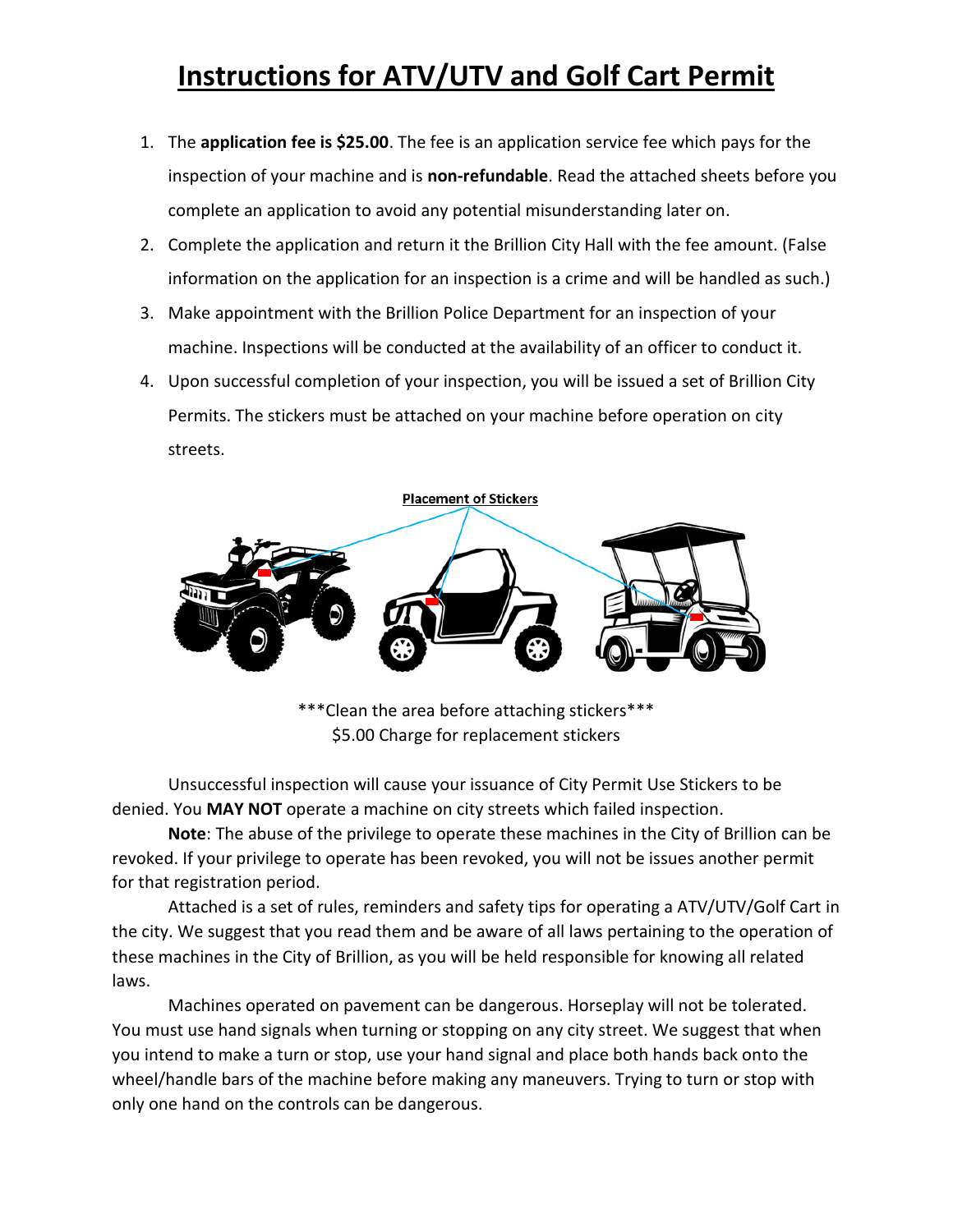# CITY OF BRILLION ATV/GC/UTV REQUIREMENTS

{**NOTICE**} Please read all of the following information prior to filling out the ATV/GOLF CART application form. You must meet all below stated requirements prior to receiving a "Use Permit" awarding operation privileges for the City of Brillion.

- ATV/GC/UTV units classified as high performance or designed for racing will not be allowed on City streets.
- ATV/GC/UTV units that do not meet State of Wisconsin DNR registration requirements will not be allowed to obtain a "Use Permit" through the City of Brillion.
- You must submit/provide proper identification, proof of registration and insurance during the inspection. (You will not be issued a "Use Permit" if you are not the owner of the ATV/GC/UTV, if ATV/GC/UTV is uninsured or if the owner of the ATV/GC/UTV has a suspended, cancelled or revoked driver's license in any state)
- Your ATV/GC/UTV must have a functioning muffler that meets OEM standards. Mufflers that have been tuned or expanded are not allowed.
- All of the lights, original to the unit, must be visible and in working condition.
- If your ATV/GC/UTV unit is unable to meet the minimum 25 MPH speed requirement you are required to install, at time of inspection, an approved slow moving vehicle triangle on the rear of your vehicle prior to operation on city streets.
- Other equipment that will be inspected and must be in proper working condition are: brakes, tires, mirrors, windshields, and other required safety equipment.
- Your ATV/GC/UTV unit must not have any broken, loose, or unsafe parts hanging from the vehicle.
- Modifications that would make operation of your ATV/GC/UTV unit unsafe or illegal will not receive a "Use Permit".

NOTICE – Under this provision, local city resident Owners of ATV/GC/UTV's will be issued a permit to operate within the City of Brillion only. Any operation outside of the City of Brillion or upon any private property must conform to the appropriate State and local laws governing those areas. City of Brillion trail use permits do not apply to any other area what-so-ever. Make sure that you are familiar with all regulations governing the use of ATV/GC/UTV's. If you are unsure, contact the local Law Enforcement authority for the area you intend to operate in. Children are not allowed to operate an ATV on any city street.

## **You will be held strictly responsible for knowing all laws and restrictions associated with the operation of ATV's, UTV's, and/or Golf Carts within the City of Brillion.**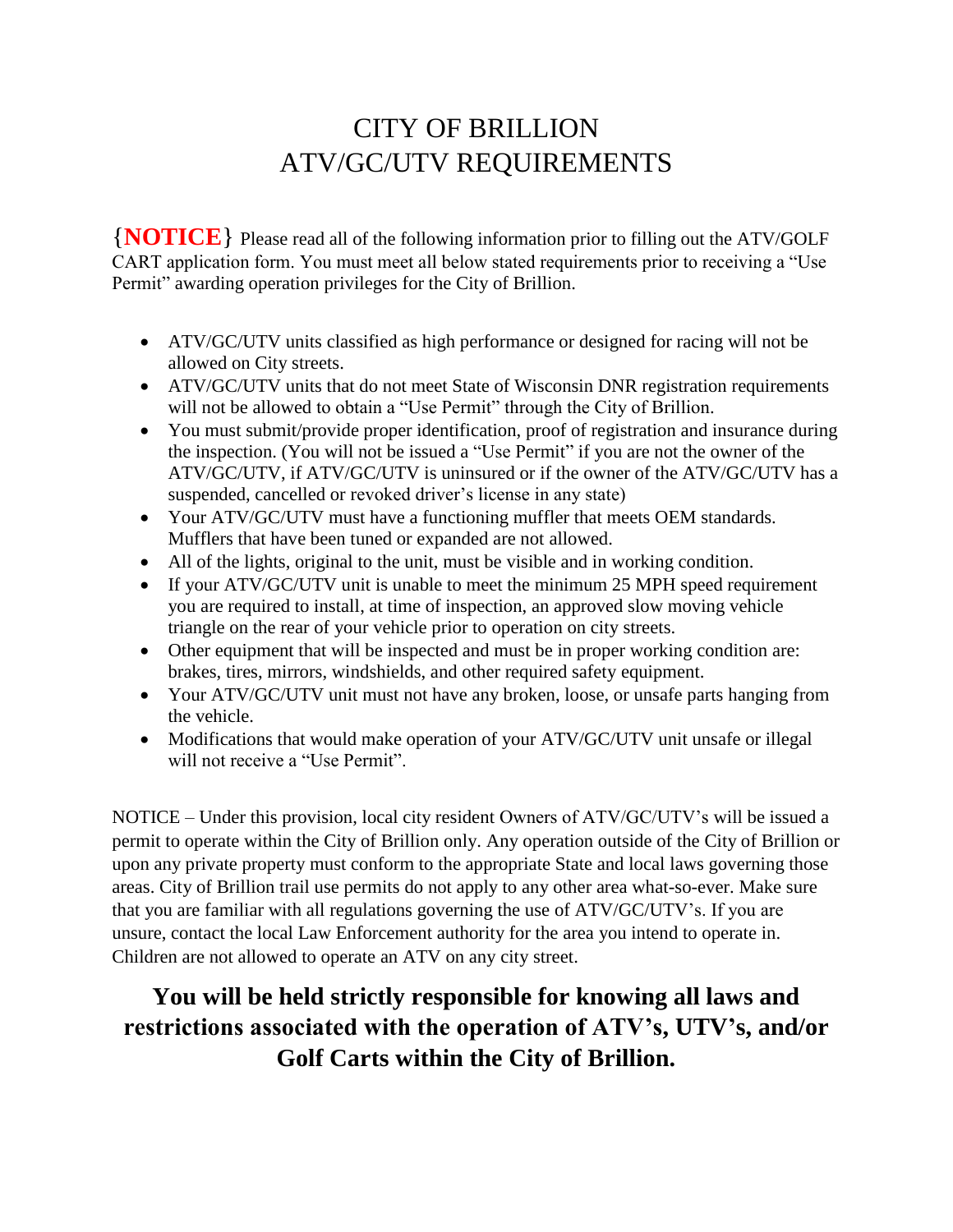# **Some Things to Remember**

- $\cdot$  You must wear a helmet if you are under 18 years of age.
- If you were born on or after January 1st. 1988 you must possess an ATV safety certificate.
- ❖ Your ATV must be registered with the State of Wisconsin.
- You must yield the right of way to all vehicle traffic and pedestrians.
- \* You must obey all regulatory signs such as stop signs, yield and speed signs.
- Speed must be reduced to 10 MPH when you are within 150 feet of any residence devoted to human occupancy.
- ❖ It is illegal to ride in a careless manner which endangers persons or property.
- $\cdot$  It is illegal to operate at a speed that is unreasonable or imprudent.
- ❖ Operation on city property such as parks and cemeteries is illegal. You must remain on paved surfaces in these locations.
- $\cdot$  You may not ride in the ditch alongside Hy-10.
- ❖ You may not ride on the Friendship trail.
- Roads adjacent to the City such as Center Rd. Hacker Rd. and Hy-10 are not legal to ride.
- The noise level must be 96 db or less at 20"/45º and half throttle.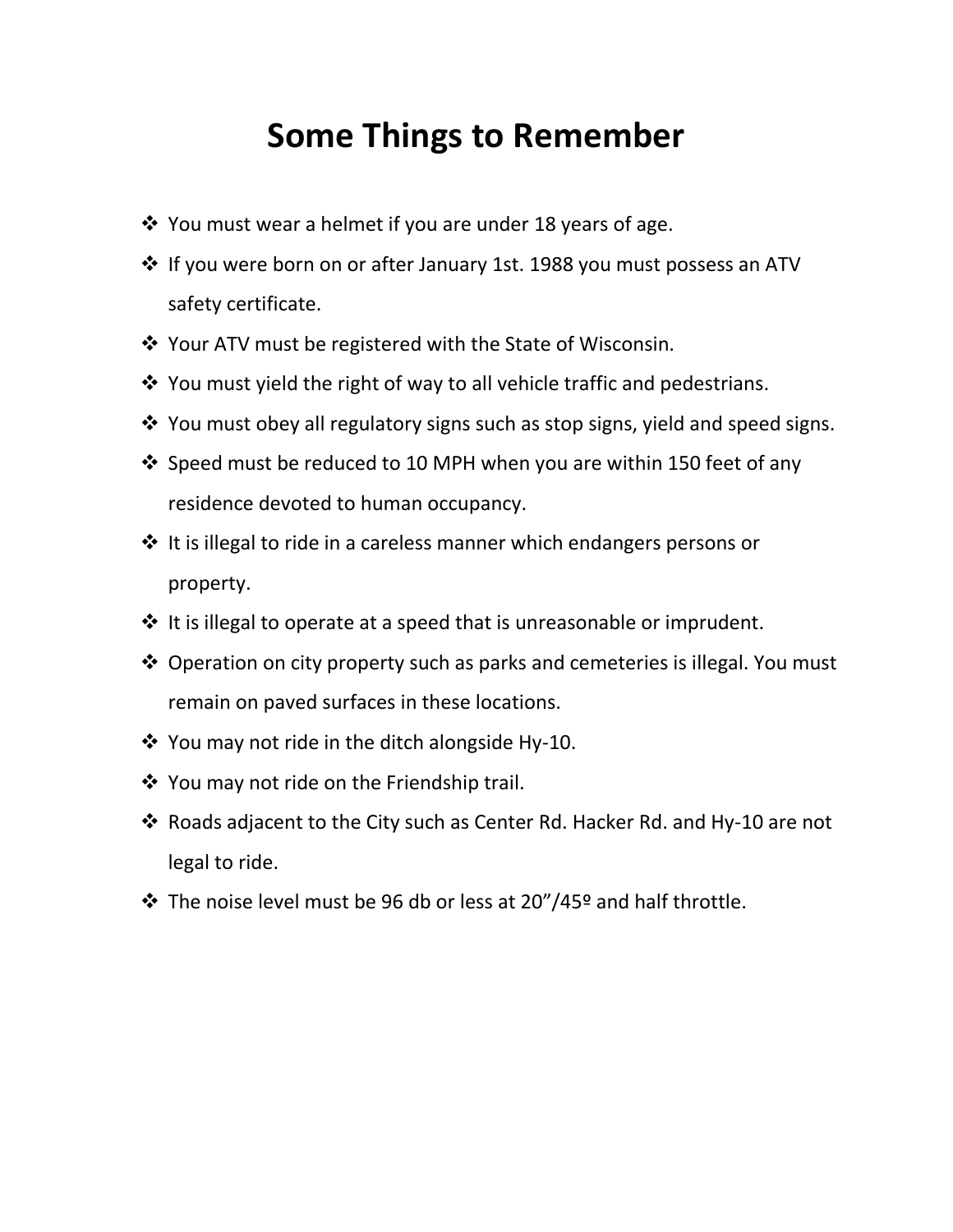- Do not consume alcohol or take drugs prior to or during operation.
- Use a proper size ATV helmet, goggles, or visor that is at minimum, **DOT** certified.
- . Slow down and don't cut to the inside of the trail at corners, it's dangerous and illegal.
- If you operate your machine at night, don't override your lights.
- Follow the manufacturer's recommendation and state laws regarding safe transport of passengers on your machine.
- Familiarize yourself with the area before you ride it. Have a map, GPS or smartphone app to assist you with safely navigating the trails.
- If traveling on the ice, check with local law enforcement, DNR or bait shops for the most current ice conditions.

If you don't know the ice conditions; don't go.

- Wear a long sleeve shirt and pants, gloves and have other appropriate clothing along depending on the weather.
- Always conduct a pre-ride inspection on your machine to make sure it is operating safely and legally.
- Know the weather forecast, especially the ice and snow conditions in the area.
- Always completely read the Owner's Manual before operating your machine.
- Always use the buddy system and ride with at least one other person.
- Plan your ride and ride your plan. Leave details of your trip location(s), approximate arrival time(s), who you are riding with, etc. at your home, hotel, cabin or other location where people will be able to find it in case of an emergency. Failing to stick with the details of your plan may result in lack of timely assistance or rescue if you need it.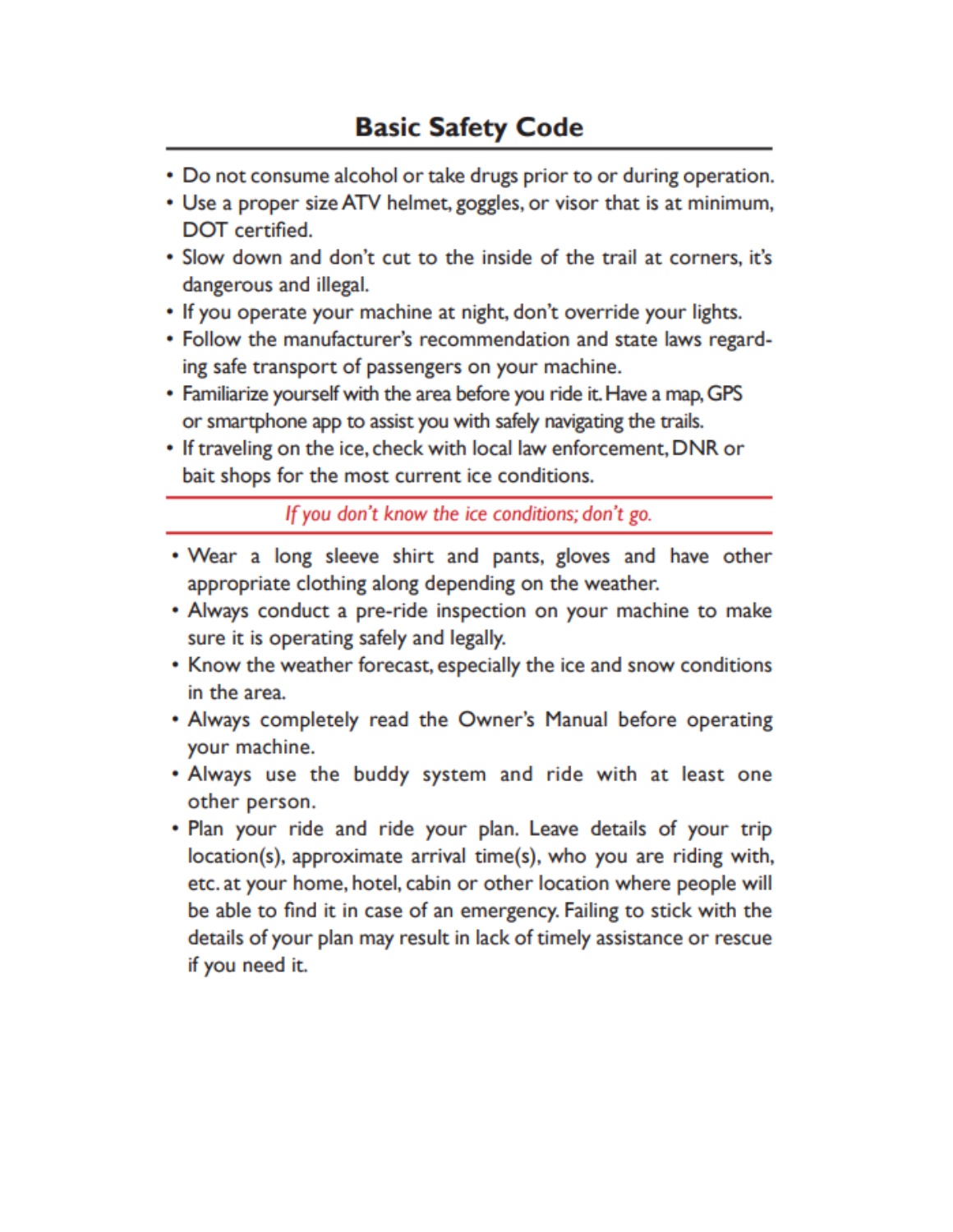### **Helmet Requirements**

We need your help! Each year the majority of all ATV/UTV deaths in Wisconsin involve operators that were not wearing a helmet. Many of these victims may have survived their injuries had they only been wearing a helmet. Please set a good example for children and others by always wearing a helmet whether you're legally required to or not.

All ATV/UTV operators and passenger under the age of 18 are required to wear a minimum DOT standard ATV or motorcycle helmet. Bicycle helmets do not meet this requirement.



#### **Helmet Exceptions:**

Helmets are not required in the following situations:

- While operating on lands under the management and control of your immediate family\*
- While operating for agricultural purposes\*
- While operating for the purpose of hunting and fishing.
- If the operator is age 18 and older.

### **Helmets for Passengers:**

If circumstances would require you to wear a helmet as the operator then you, as a passenger, must wear a helmet. For example, a passenger riding on an ATV on land NOT under the management and control of their immediate family\* would be required to wear a helmet."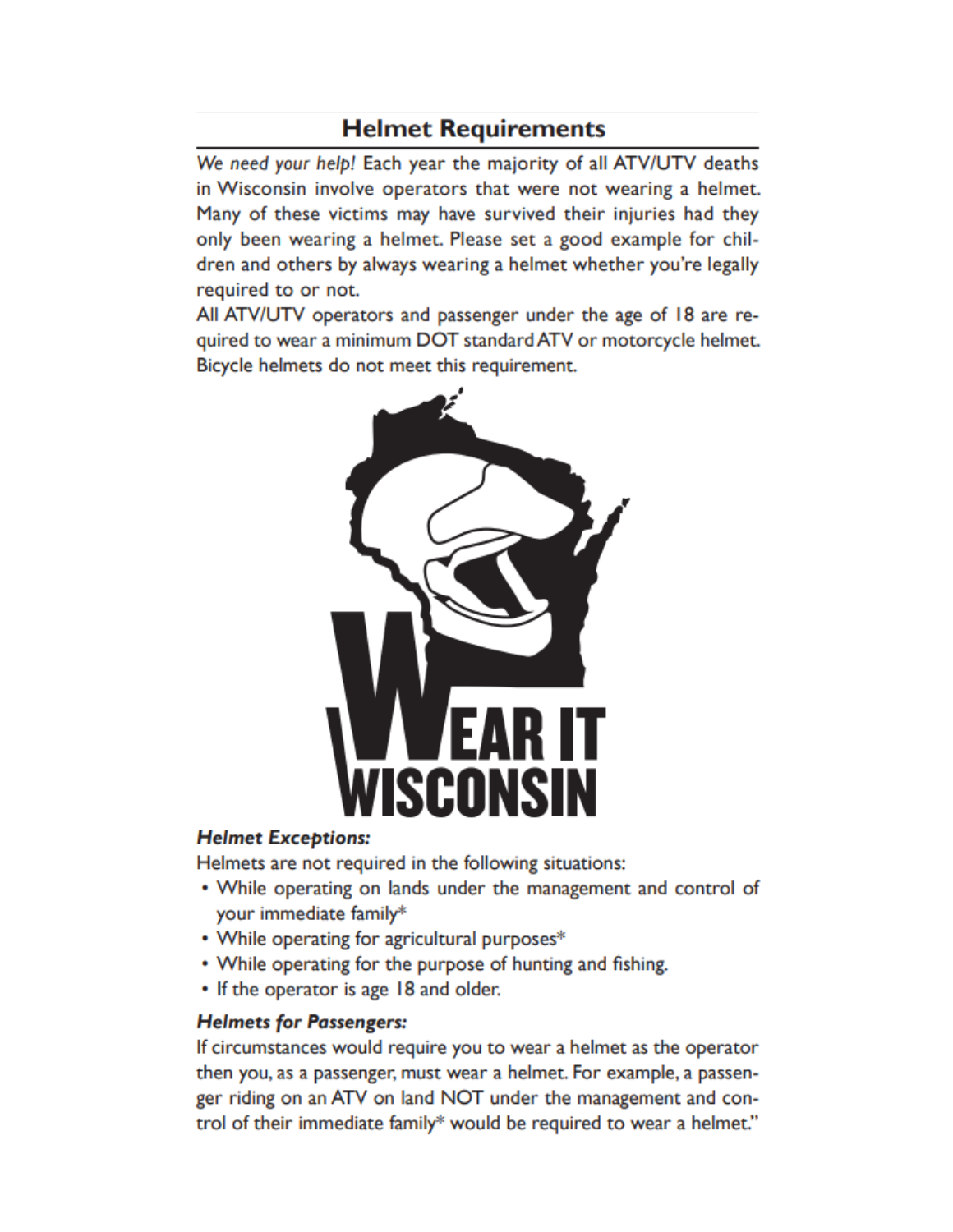

Golf Cart, ATV & UTV Application Form

Qualifications for application:

operation of an ATV/UTV/Golf Cart within the city of Brillion.

- You have registered your ATV/UTV unit with the state of Wisconsin
- You and your ATV/UTV/Golf Cart meet all inspection requirements (**See attached/back**)
- Your ATV/UTV/Golf Cart unit has not been previously registered with the City of Brillion **If ALL of the above stated criteria is met please complete the following:**

|                                                                                                     |                            | <b>OWNER INFORAMTION</b> |                                                                                                                                                                                                                                                                                                                                                                                                                                                                                                                                                                                                |  |  |  |
|-----------------------------------------------------------------------------------------------------|----------------------------|--------------------------|------------------------------------------------------------------------------------------------------------------------------------------------------------------------------------------------------------------------------------------------------------------------------------------------------------------------------------------------------------------------------------------------------------------------------------------------------------------------------------------------------------------------------------------------------------------------------------------------|--|--|--|
| Owner Name ______________________                                                                   |                            |                          | $\frac{1}{2}$ D.O.B. $\frac{1}{2}$                                                                                                                                                                                                                                                                                                                                                                                                                                                                                                                                                             |  |  |  |
|                                                                                                     |                            | (First MI. Last)         |                                                                                                                                                                                                                                                                                                                                                                                                                                                                                                                                                                                                |  |  |  |
| Address_________________________                                                                    |                            |                          |                                                                                                                                                                                                                                                                                                                                                                                                                                                                                                                                                                                                |  |  |  |
|                                                                                                     | (Street, City, State, Zip) |                          |                                                                                                                                                                                                                                                                                                                                                                                                                                                                                                                                                                                                |  |  |  |
|                                                                                                     |                            |                          |                                                                                                                                                                                                                                                                                                                                                                                                                                                                                                                                                                                                |  |  |  |
|                                                                                                     |                            | (First MI. Last)         |                                                                                                                                                                                                                                                                                                                                                                                                                                                                                                                                                                                                |  |  |  |
|                                                                                                     |                            |                          |                                                                                                                                                                                                                                                                                                                                                                                                                                                                                                                                                                                                |  |  |  |
|                                                                                                     | (If different from above)  |                          |                                                                                                                                                                                                                                                                                                                                                                                                                                                                                                                                                                                                |  |  |  |
|                                                                                                     |                            |                          | <b>ATV/UTV/ GOLF CART INFORMATION</b>                                                                                                                                                                                                                                                                                                                                                                                                                                                                                                                                                          |  |  |  |
|                                                                                                     |                            |                          | Type (Check one): ATV $\Box$ UTV $\Box$ Golf Cart $\Box$ Engine Type: Gas $\Box$ Electric $\Box$ Other $\Box$                                                                                                                                                                                                                                                                                                                                                                                                                                                                                  |  |  |  |
| Serial/VIN#______________________________State Registration #____________________ Exp. Date________ |                            |                          |                                                                                                                                                                                                                                                                                                                                                                                                                                                                                                                                                                                                |  |  |  |
|                                                                                                     |                            |                          | Year ____________ Make _____________ Model _____________ Color _____________ Engine Size __________                                                                                                                                                                                                                                                                                                                                                                                                                                                                                            |  |  |  |
| Insurance Provider(Required)________________________ Insurance Expiration Date ______________       |                            |                          |                                                                                                                                                                                                                                                                                                                                                                                                                                                                                                                                                                                                |  |  |  |
|                                                                                                     |                            |                          | I, the above mentioned owner or co-owner, certify that I will follow all requirements for operating an ATV/UTV/Golf Cart within the City Of<br>Brillion. I certify that the ATV/UTV/Golf Cart being presented for a permit is insured and I provided accurate information for the application<br>form. I further state that my regular driver's license has not been Suspended, Revoked, or Cancelled for any reason in any state. Furthermore, I<br>understand that by signing below, I promise not to modify my ATV/UTV/Golf Cart in any way that would violate any part of the ATV/UTV/Golf |  |  |  |

By signing below I state that I agree to the above mentioned statement and attest that all the above information is true and correct to the best of my knowledge.

Cart ordinance. I also understand that if I do violate any part of the aforementioned ordinance governing ATV/UTV/Golf Cart operation, my privilege to operate an ATV/UTV/Golf Cart in the City Of Brillion may be revoked along with other penalties, disallowing me from further

| Owner Signature   | Date |  |
|-------------------|------|--|
| Witness Signature | Date |  |